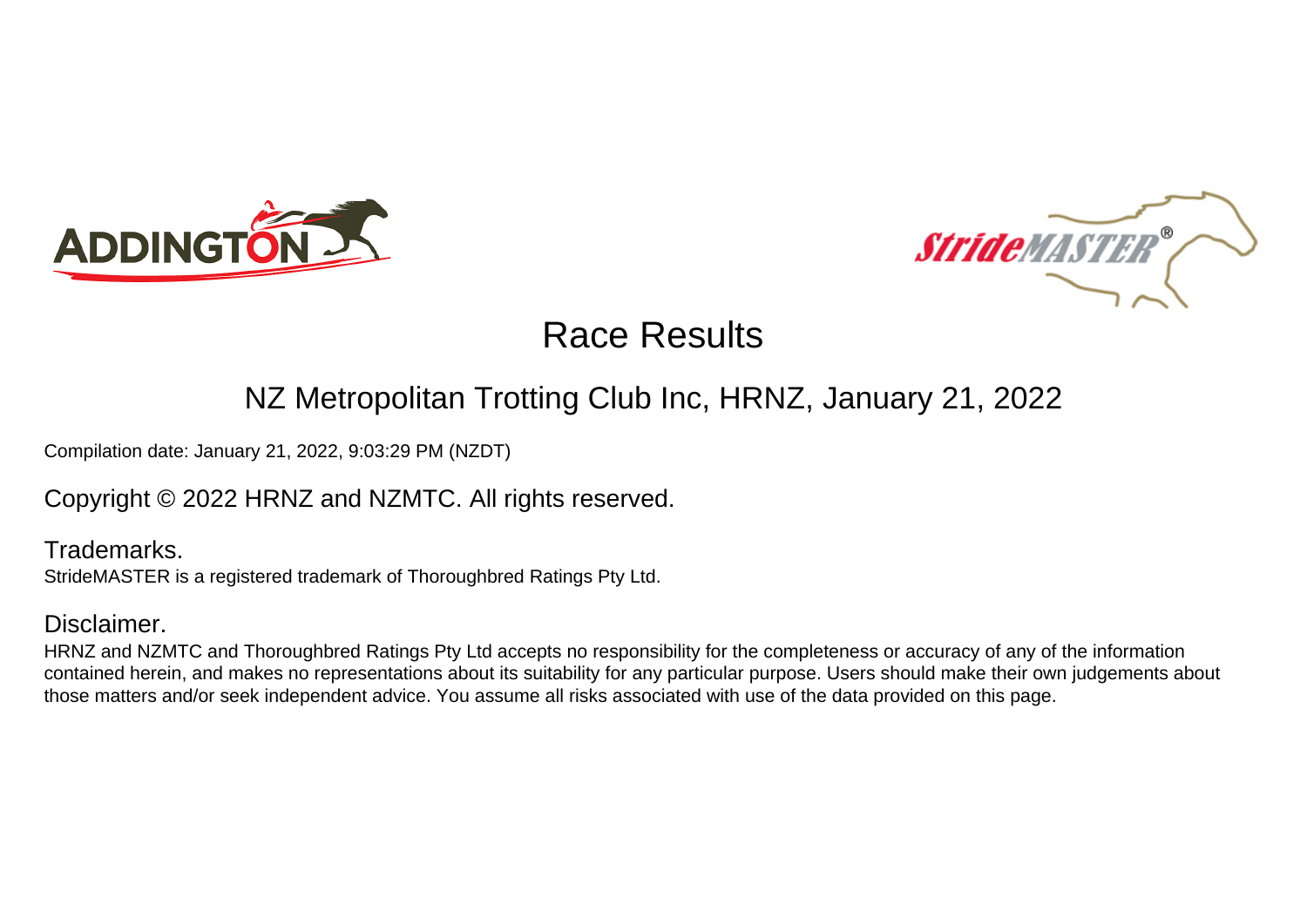



January 21, 2022, Race 9, , Distance 1980m, Addington - Survey 1980m

|     | Result   TAB no. | Horse (Barrier)              | 1980 to | 1800m to | 1600m to | 1400m to | 1200m to | 1000m to | 800 <sub>m</sub> to | 600m to | 400m to          | 200 <sub>m</sub> to | <b>Total or</b> | Margin |
|-----|------------------|------------------------------|---------|----------|----------|----------|----------|----------|---------------------|---------|------------------|---------------------|-----------------|--------|
| 1st |                  | Manhattan (1)                | 1800m   | 1600m    | 1400m    | 1200m    | 1000m    | 800m     | 600m                | 400m    | 200 <sub>m</sub> | WP                  | Average         |        |
|     |                  | Position in running (margin) |         | 4(1.3)   | 1(0.0)   | 1(0.0)   | 1(0.0)   | 1(0.0)   | 1(0.0)              | 1(0.0)  | 1(0.0)           | 1(0.0)              |                 | 0.00   |
|     |                  | Sectional time (s)           | 11.95   | 13.45    | 14.71    | 14.68    | 15.60    | 15.74    | 13.94               | 14.40   | 13.82            | 13.91               |                 |        |
|     |                  | Cumulative time (s)          | 142.20  | 130.25   | 116.80   | 102.09   | 87.41    | 71.81    | 56.07               | 42.13   | 27.73            | 13.91               | 2:22.20         |        |
|     |                  | Speed (m/s)                  | 15.06   | 14.87    | 13.60    | 13.62    | 12.82    | 12.71    | 14.35               | 13.89   | 14.47            | 14.38               | 13.92           |        |
|     |                  | Stride length (m)            | 6.25    | 6.30     | 5.98     | 6.15     | 5.96     | 5.80     | 6.16                | 6.14    | 6.12             | 6.26                | 6.11            |        |
|     |                  | Stride duration (s)          | 0.410   | 0.424    | 0.440    | 0.451    | 0.465    | 0.456    | 0.429               | 0.442   | 0.423            | 0.435               | 0.439           |        |
|     |                  | Stride efficiency (%)        | 61.03   | 61.98    | 55.90    | 59.04    | 55.45    | 52.59    | 59.29               | 58.97   | 58.58            | 61.19               | 58.27           |        |
|     |                  | Stride count                 | 28.80   | 31.76    | 33.44    | 32.54    | 33.57    | 34.48    | 32.47               | 32.56   | 32.67            | 31.96               | 324.25          |        |













Stride duration



Stride efficiency 100 %



Note: Horizontal distance axis grid lines are 200m furlongs.

#### Disclaimer.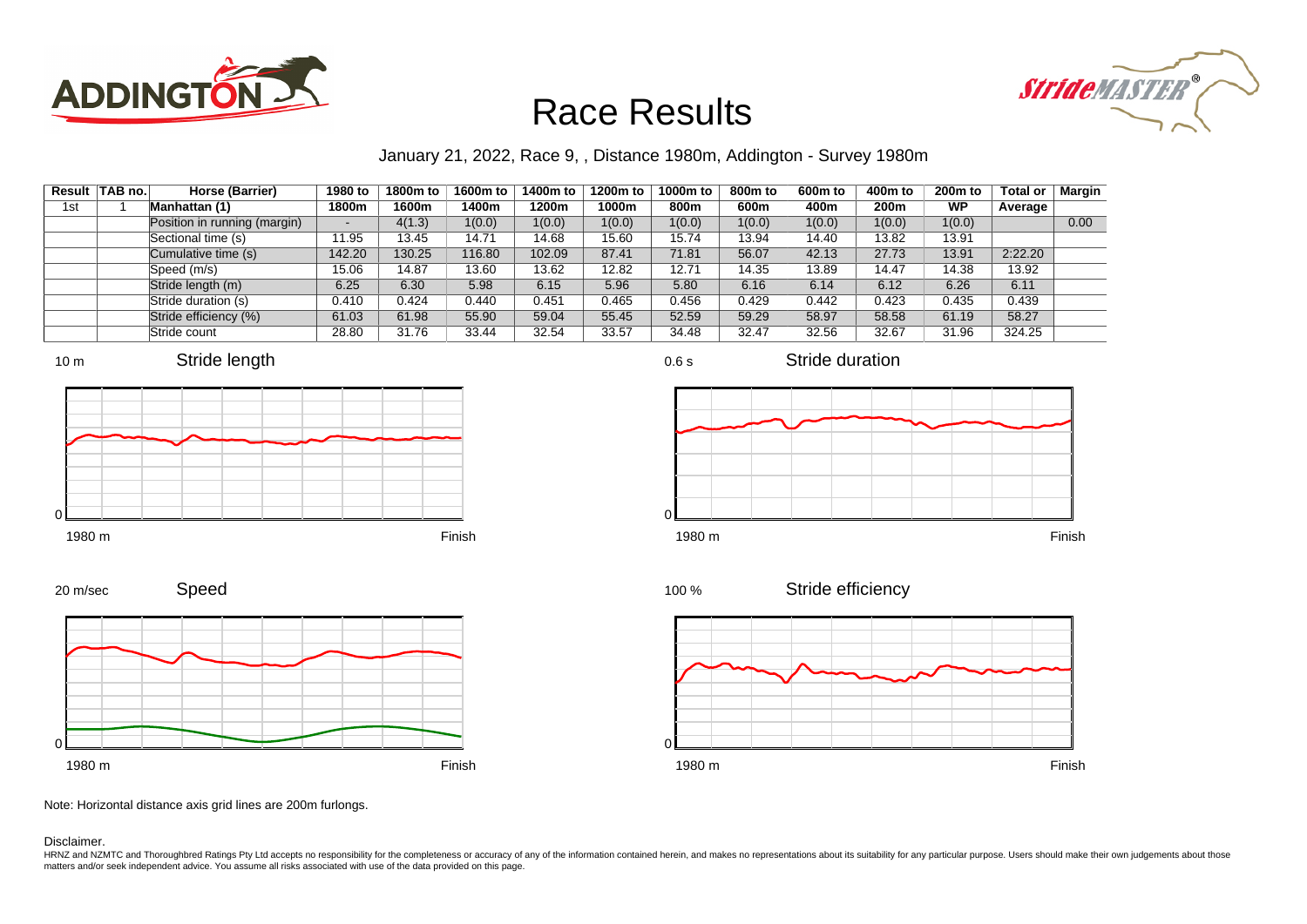



January 21, 2022, Race 9, , Distance 1980m, Addington - Survey 1980m

|                 | Result TAB no. | Horse (Barrier)              | 1980 to | 1800m to | 1600m to | 1400m to | 1200m to | 1000m to | 800 <sub>m</sub> to | 600m to | 400m to          | 200 <sub>m</sub> to | <b>Total or</b> | Margin |
|-----------------|----------------|------------------------------|---------|----------|----------|----------|----------|----------|---------------------|---------|------------------|---------------------|-----------------|--------|
| 2 <sub>nd</sub> | 8              | Darling Me (8)               | 1800m   | 1600m    | 1400m    | 1200m    | 1000m    | 800m     | 600m                | 400m    | 200 <sub>m</sub> | WP                  | Average         |        |
|                 |                | Position in running (margin) |         | 12(5.6)  | 12(12.8) | 8(6.9)   | 3(1.9)   | 2(1.9)   | 2(1.5)              | 2(1.8)  | 3(2.3)           | 2(2.2)              |                 | 2.90   |
|                 |                | Sectional time (s)           | 12.65   | 14.85    | 13.72    | 13.85    | 15.60    | 15.68    | 13.99               | 14.46   | 13.82            | 14.09               |                 |        |
|                 |                | Cumulative time (s)          | 142.71  | 130.06   | 115.21   | 101.49   | 87.64    | 72.04    | 56.36               | 42.37   | 27.91            | 14.09               | 2:22.71         |        |
|                 |                | Speed (m/s)                  | 14.23   | 13.47    | 14.58    | 14.44    | 12.82    | 12.76    | 14.30               | 13.83   | 14.47            | 14.19               | 13.87           |        |
|                 |                | Stride length (m)            | 6.19    | 5.85     | 6.28     | 6.36     | 5.91     | 5.85     | 6.28                | 6.15    | 6.17             | 6.18                | 6.12            |        |
|                 |                | Stride duration (s)          | 0.435   | 0.434    | 0.431    | 0.440    | 0.461    | 0.459    | 0.439               | 0.445   | 0.426            | 0.436               | 0.441           |        |
|                 |                | Stride efficiency (%)        | 59.91   | 53.44    | 61.71    | 63.24    | 54.63    | 53.53    | 61.55               | 59.07   | 59.45            | 59.74               | 58.46           |        |
|                 |                | Stride count                 | 29.07   | 34.20    | 31.83    | 31.44    | 33.83    | 34.17    | 31.87               | 32.53   | 32.43            | 32.35               | 323.72          |        |











Stride duration



Stride efficiency 100 %



Note: Horizontal distance axis grid lines are 200m furlongs.

#### Disclaimer.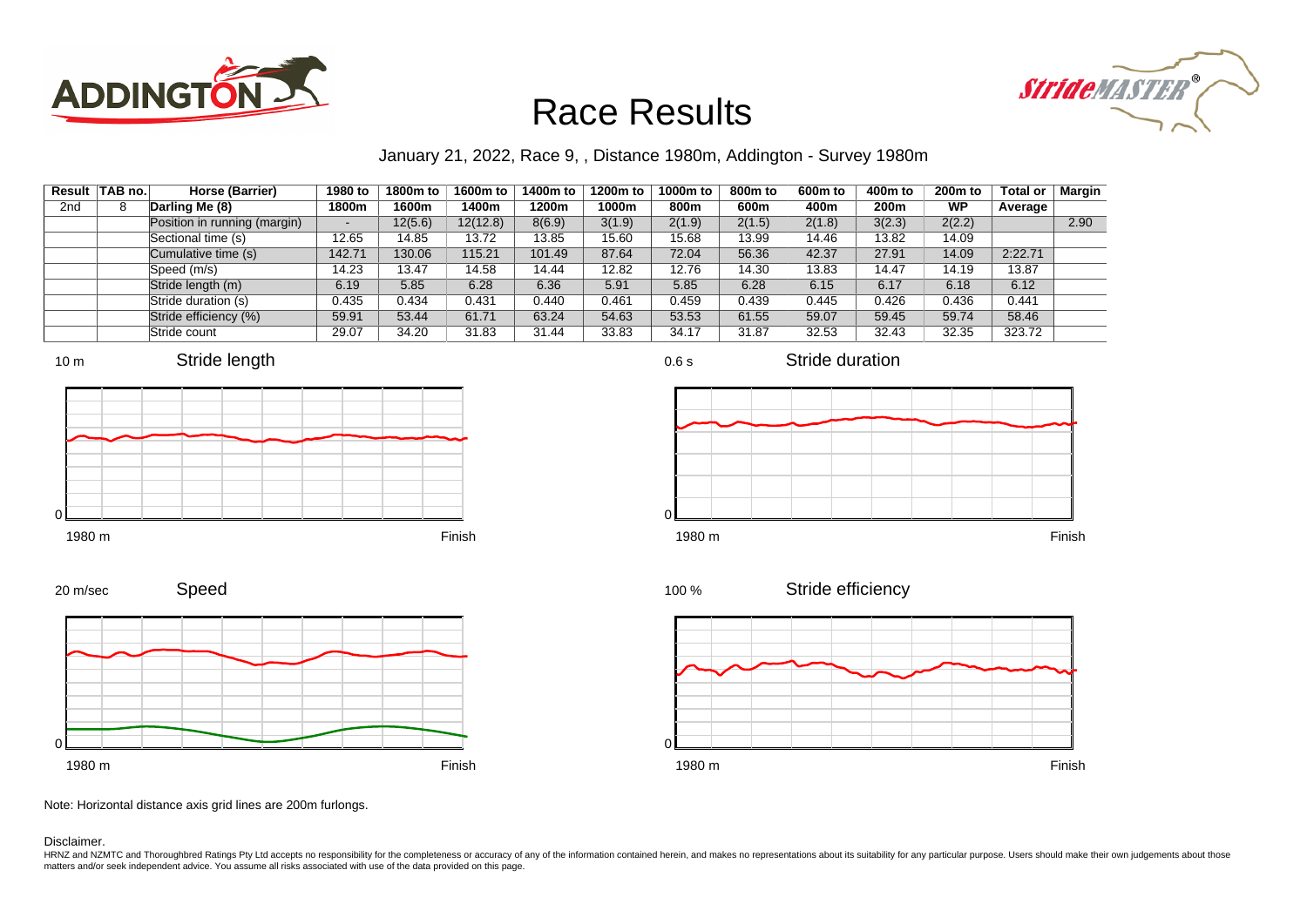



January 21, 2022, Race 9, , Distance 1980m, Addington - Survey 1980m

| Result | TAB no. | Horse (Barrier)              | 1980 to | 1800m to | 1600m to | 1400m to | 1200m to | 1000m to | 800 <sub>m</sub> to | 600m to | 400m to          | 200 <sub>m</sub> to | <b>Total or</b> | Margin |
|--------|---------|------------------------------|---------|----------|----------|----------|----------|----------|---------------------|---------|------------------|---------------------|-----------------|--------|
| 3rd    | 10      | Cheezel (10)                 | 1800m   | 1600m    | 1400m    | 1200m    | 1000m    | 800m     | 600m                | 400m    | 200 <sub>m</sub> | WP                  | Average         |        |
|        |         | Position in running (margin) |         | 7(3.4)   | 4(3.5)   | 6(5.1)   | 6(4.3)   | 5(4.4)   | 5(3.6)              | 6(3.7)  | 5(3.4)           | 6(5.0)              |                 | 3.10   |
|        |         | Sectional time (s)           | 12.12   | 13.69    | 14.96    | 14.56    | 15.61    | 15.60    | 13.96               | 14.34   | 14.09            | 13.82               |                 |        |
|        |         | Cumulative time (s)          | 142.75  | 130.63   | 116.94   | 101.98   | 87.42    | 71.81    | 56.21               | 42.25   | 27.91            | 13.82               | 2:22.75         |        |
|        |         | Speed (m/s)                  | 14.85   | 14.61    | 13.37    | 13.74    | 12.81    | 12.82    | 14.33               | 13.95   | 14.19            | 14.47               | 13.87           |        |
|        |         | Stride length (m)            | 6.15    | 6.09     | 5.85     | 6.06     | 5.74     | 5.69     | 6.08                | 6.02    | 5.96             | 5.97                | 5.96            |        |
|        |         | Stride duration (s)          | 0.407   | 0.417    | 0.437    | 0.441    | 0.448    | 0.444    | 0.425               | 0.431   | 0.420            | 0.413               | 0.429           |        |
|        |         | Stride efficiency (%)        | 59.16   | 57.98    | 53.41    | 57.31    | 51.57    | 50.59    | 57.84               | 56.56   | 55.56            | 55.71               | 55.43           |        |
|        |         | Stride count                 | 29.25   | 32.83    | 34.21    | 33.03    | 34.82    | 35.15    | 32.87               | 33.24   | 33.54            | 33.50               | 332.44          |        |







0.6 s

Stride duration



Stride efficiency 100 %



Speed 20 m/sec



Note: Horizontal distance axis grid lines are 200m furlongs.

#### Disclaimer.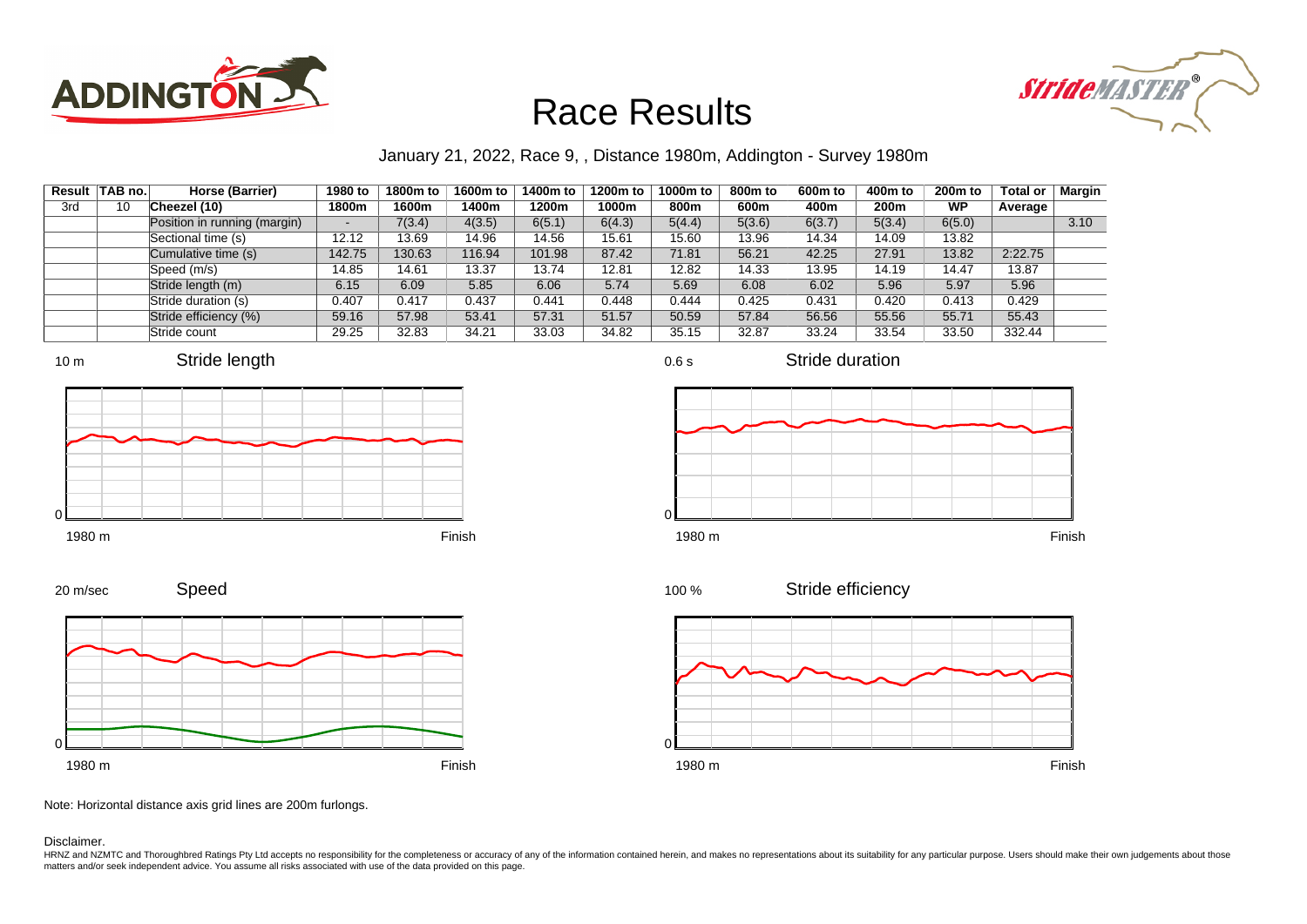



January 21, 2022, Race 9, , Distance 1980m, Addington - Survey 1980m

0.6 s

| Result | <b>TAB no.</b> | Horse (Barrier)              | 1980 to                  | 1800m to | 1600m to | 1400m to | 1200m to | 1000m to | 800 <sub>m</sub> to | 600m to | 400m to          | 200 <sub>m</sub> to | <b>Total or</b> | Margin |
|--------|----------------|------------------------------|--------------------------|----------|----------|----------|----------|----------|---------------------|---------|------------------|---------------------|-----------------|--------|
| 4th    | 9              | Bettor Talk Ar (9)           | 1800m                    | 1600m    | 1400m    | 1200m    | 1000m    | 800m     | 600m                | 400m    | 200 <sub>m</sub> | WP                  | Average         |        |
|        |                | Position in running (margin) | $\overline{\phantom{a}}$ | 13(6.7)  | 10(12.4) | 10(8.9)  | 9(7.7)   | 8(7.7)   | 11(7.4)             | 11(7.3) | 10(6.9)          | 7(7.3)              |                 | 4.10   |
|        |                | Sectional time (s)           | 12.69                    | 14.62    | 14.12    | 14.48    | 15.60    | 15.69    | 13.92               | 14.32   | 13.90            | 13.59               |                 |        |
|        |                | Cumulative time (s)          | 142.93                   | 130.24   | 115.62   | 101.50   | 87.02    | 71.42    | 55.73               | 41.81   | 27.49            | 13.59               | 2:22.93         |        |
|        |                | Speed (m/s)                  | 14.19                    | 13.68    | 14.16    | 13.81    | 12.82    | 12.75    | 14.37               | 13.97   | 14.39            | 14.72               | 13.85           |        |
|        |                | Stride length (m)            | 5.87                     | 5.85     | 6.02     | 6.05     | 5.73     | 5.62     | 6.10                | 6.08    | 6.05             | 6.15                | 5.95            |        |
|        |                | Stride duration (s)          | 0.417                    | 0.428    | 0.425    | 0.438    | 0.447    | 0.441    | 0.425               | 0.435   | 0.421            | 0.418               | 0.429           |        |
|        |                | Stride efficiency (%)        | 53.91                    | 53.53    | 56.58    | 57.14    | 51.27    | 49.34    | 58.21               | 57.68   | 57.26            | 59.17               | 55.29           |        |
|        |                | Stride count                 | 30.65                    | 34.17    | 33.24    | 33.07    | 34.92    | 35.59    | 32.77               | 32.92   | 33.04            | 32.50               | 332.87          |        |











Stride duration



Stride efficiency 100 %



Note: Horizontal distance axis grid lines are 200m furlongs.

Disclaimer.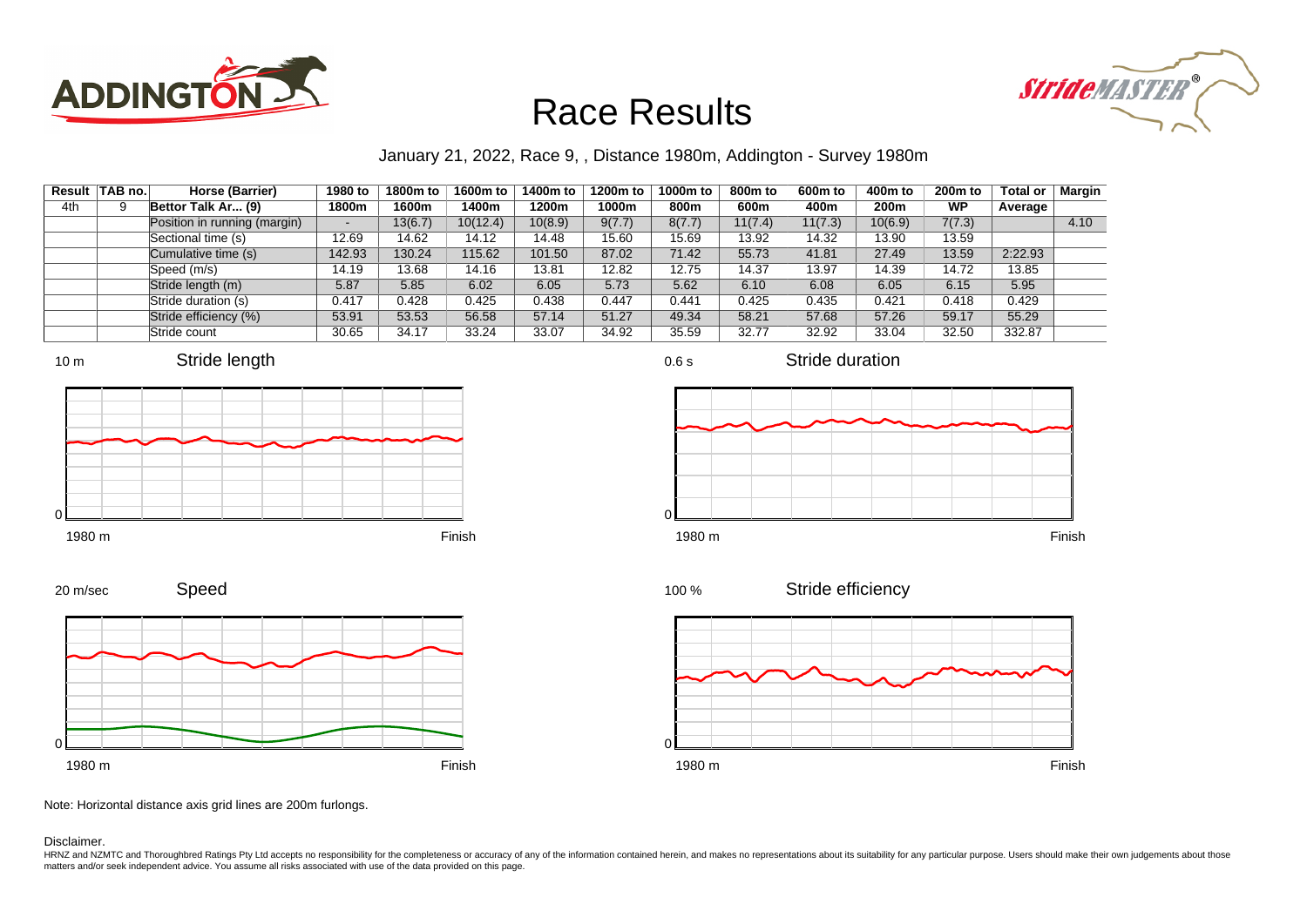



January 21, 2022, Race 9, , Distance 1980m, Addington - Survey 1980m

| Result | TAB no. | Horse (Barrier)              | 1980 to | 1800m to | 1600m to | 1400m to | 1200m to | 1000m to | 800 <sub>m</sub> to | 600m to | 400m to          | 200 <sub>m</sub> to | <b>Total or</b> | Margin |
|--------|---------|------------------------------|---------|----------|----------|----------|----------|----------|---------------------|---------|------------------|---------------------|-----------------|--------|
| 5th    | 13      | Callie's Delig (13)          | 1800m   | 1600m    | 1400m    | 1200m    | 1000m    | 800m     | 600m                | 400m    | 200 <sub>m</sub> | WP                  | Average         |        |
|        |         | Position in running (margin) |         | 10(4.6)  | 9(10.8)  | 11(9.4)  | 11(10.2) | 12(12.3) | 6(4.1)              | 4(2.7)  | 4(2.7)           | 5(4.9)              |                 | 6.00   |
|        |         | Sectional time (s)           | 12.29   | 14.70    | 14.48    | 14.80    | 15.95    | 14.38    | 13.69               | 14.40   | 14.19            | 14.39               |                 |        |
|        |         | Cumulative time (s)          | 143.27  | 130.98   | 116.28   | 101.80   | 87.00    | 71.05    | 56.67               | 42.98   | 28.58            | 14.39               | 2:23.27         |        |
|        |         | Speed (m/s)                  | 14.65   | 13.61    | 13.81    | 13.51    | 12.54    | 13.91    | 14.61               | 13.89   | 14.09            | 13.90               | 13.82           |        |
|        |         | Stride length (m)            | 6.24    | 5.98     | 6.08     | 6.16     | 5.70     | 5.90     | 6.24                | 6.01    | 5.80             | 5.96                | 6.00            |        |
|        |         | Stride duration (s)          | 0.419   | 0.439    | 0.440    | 0.456    | 0.455    | 0.424    | 0.427               | 0.433   | 0.411            | 0.429               | 0.434           |        |
|        |         | Stride efficiency (%)        | 60.82   | 55.79    | 57.67    | 59.29    | 50.82    | 54.44    | 60.91               | 56.43   | 52.54            | 55.56               | 56.25           |        |
|        |         | Stride count                 | 28.85   | 33.47    | 32.92    | 32.47    | 35.07    | 33.89    | 32.03               | 33.28   | 34.49            | 33.54               | 330.01          |        |









Stride duration



Speed 20 m/sec



Note: Horizontal distance axis grid lines are 200m furlongs.

Disclaimer.

HRNZ and NZMTC and Thoroughbred Ratings Pty Ltd accepts no responsibility for the completeness or accuracy of any of the information contained herein, and makes no representations about its suitability for any particular p matters and/or seek independent advice. You assume all risks associated with use of the data provided on this page.

0.6 s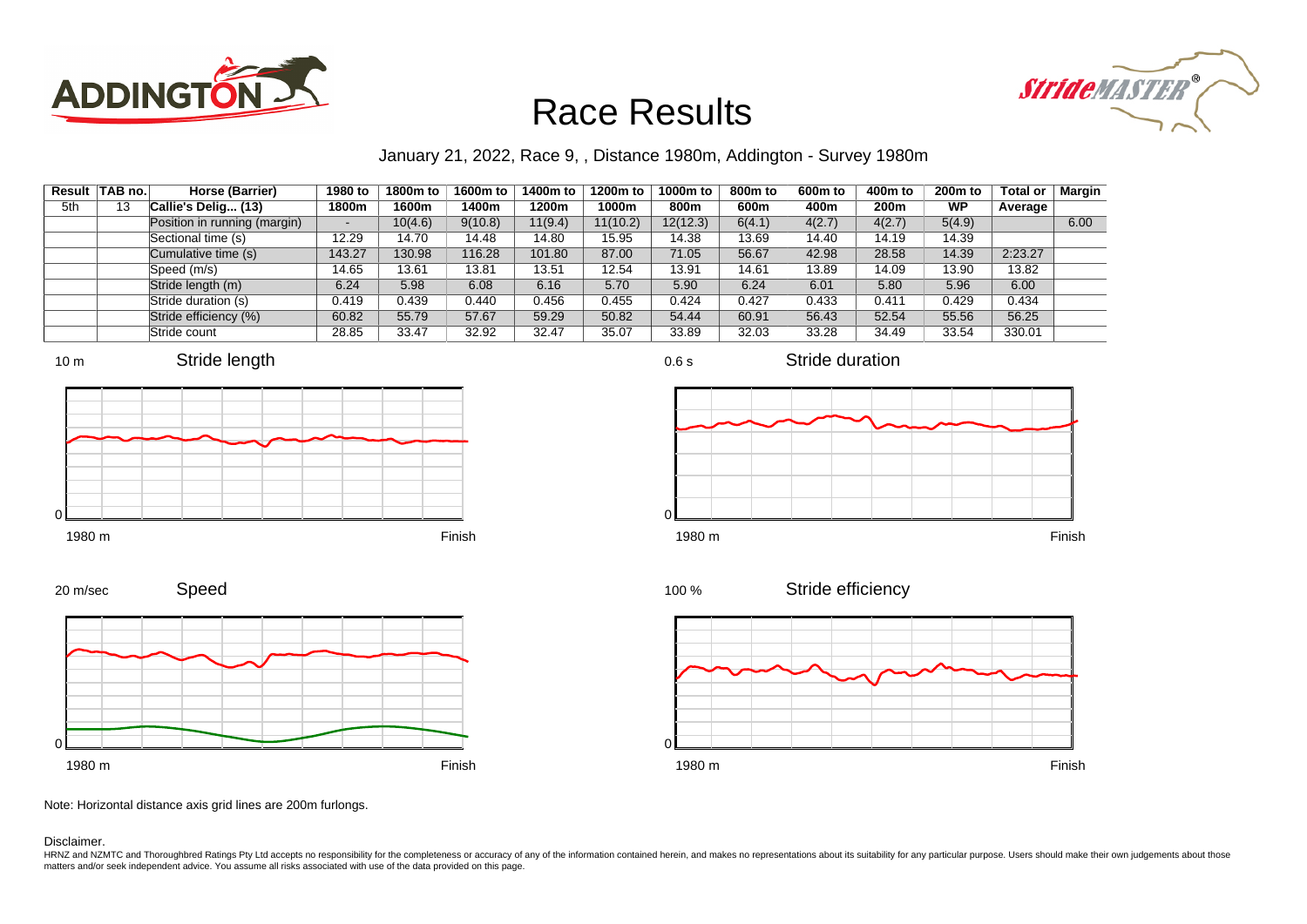



January 21, 2022, Race 9, , Distance 1980m, Addington - Survey 1980m

| Result | TAB no. | Horse (Barrier)              | 1980 to | 1800m to | 1600m to | 1400m to | 1200m to | 1000m to | 800 <sub>m</sub> to | 600m to | 400m to          | 200 <sub>m</sub> to | <b>Total or</b> | Margin |
|--------|---------|------------------------------|---------|----------|----------|----------|----------|----------|---------------------|---------|------------------|---------------------|-----------------|--------|
| 6th    | 12      | Mabalene (12)                | 1800m   | 1600m    | 1400m    | 1200m    | 1000m    | 800m     | 600m                | 400m    | 200 <sub>m</sub> | WP                  | Average         |        |
|        |         | Position in running (margin) |         | 6(2.9)   | 6(5.1)   | 2(0.3)   | 4(2.4)   | 4(4.0)   | 4(3.4)              | 5(3.5)  | 6(3.7)           | 4(4.7)              |                 | 7.60   |
|        |         | Sectional time (s)           | 12.20   | 14.03    | 13.90    | 15.03    | 15.87    | 15.63    | 13.95               | 14.44   | 13.99            | 14.52               |                 |        |
|        |         | Cumulative time (s)          | 143.56  | 131.36   | 117.33   | 103.43   | 88.40    | 72.53    | 56.90               | 42.95   | 28.51            | 14.52               | 2:23.56         |        |
|        |         | Speed (m/s)                  | 14.76   | 14.26    | 14.39    | 13.31    | 12.60    | 12.80    | 14.34               | 13.85   | 14.30            | 13.77               | 13.79           |        |
|        |         | Stride length (m)            | 6.54    | 6.27     | 6.32     | 6.33     | 6.06     | 6.09     | 6.48                | 6.46    | 6.48             | 6.50                | 6.35            |        |
|        |         | Stride duration (s)          | 0.431   | 0.440    | 0.439    | 0.476    | 0.481    | 0.476    | 0.452               | 0.467   | 0.453            | 0.472               | 0.460           |        |
|        |         | Stride efficiency (%)        | 66.78   | 61.50    | 62.42    | 62.63    | 57.37    | 58.03    | 65.65               | 65.28   | 65.56            | 66.06               | 62.97           |        |
|        |         | Stride count                 | 27.53   | 31.88    | 31.64    | 31.59    | 33.01    | 32.82    | 30.86               | 30.94   | 30.88            | 30.76               | 311.91          |        |











0.6 s



Stride duration

Stride efficiency 100 %



Note: Horizontal distance axis grid lines are 200m furlongs.

#### Disclaimer.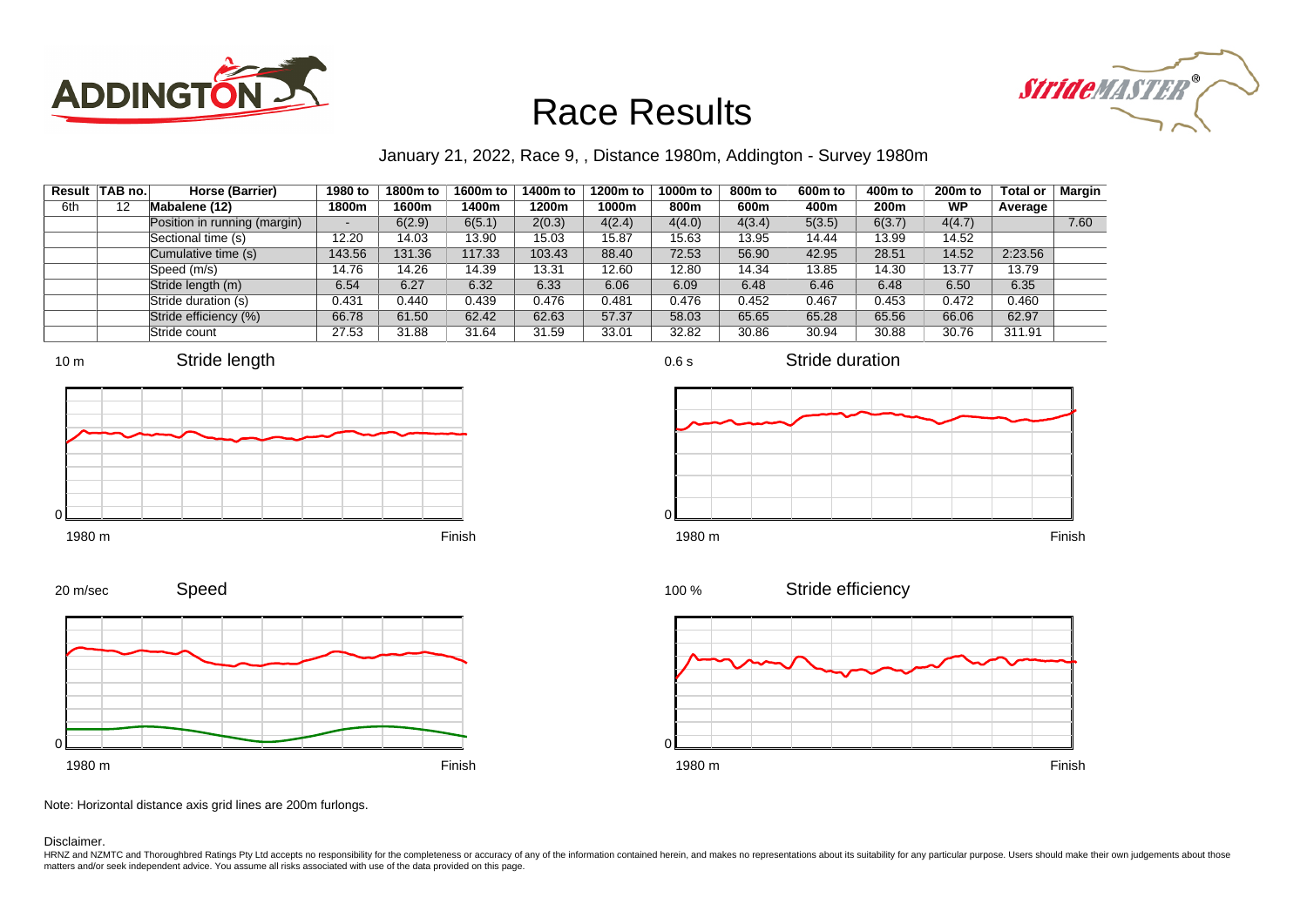



January 21, 2022, Race 9, , Distance 1980m, Addington - Survey 1980m

| Result | <b>TAB no.</b> | Horse (Barrier)              | 1980 to | 1800m to | 1600m to | 1400m to | 1200m to | 1000m to | 800m to | 600 <sub>m</sub> to | 400m to | $200m$ to | <b>Total or</b> | <b>Margin</b> |
|--------|----------------|------------------------------|---------|----------|----------|----------|----------|----------|---------|---------------------|---------|-----------|-----------------|---------------|
| 7th    |                | Silk(3)                      | 1800m   | 1600m    | 1400m    | 1200m    | 1000m    | 800m     | 600m    | 400m                | 200m    | <b>WP</b> | Average         |               |
|        |                | Position in running (margin) | $\sim$  | 2(0.0)   | 3(1.7)   | 4(2.1)   | 2(1.8)   | 3(2.5)   | 3(2.0)  | 3(2.4)              | 2(1.3)  | 3(3.1)    |                 | 8.30          |
|        |                | Sectional time (s)           | 11.58   | 13.94    | 14.77    | 14.64    | 15.71    | 15.66    | 14.00   | 14.21               | 14.12   | 15.07     |                 |               |
|        |                | Cumulative time (s)          | 143.70  | 132.12   | 118.18   | 103.41   | 88.77    | 73.06    | 57.40   | 43.40               | 29.19   | 15.07     | 2:23.70         |               |
|        |                | Speed (m/s)                  | 15.55   | 14.35    | 13.54    | 13.66    | 12.73    | 12.77    | 14.29   | 14.07               | 14.16   | 13.27     | 13.78           |               |
|        |                | Stride length (m)            | 6.86    | 6.39     | 6.50     | 6.24     | 5.98     | 5.92     | 6.26    | 6.74                | 7.23    | 5.96      | 6.38            |               |
|        |                | Stride duration (s)          | 0.447   | 0.446    | 0.480    | 0.457    | 0.470    | 0.464    | 0.438   | 0.479               | 0.511   | 0.449     | 0.463           |               |
|        |                | Stride efficiency (%)        | 73.45   | 63.86    | 66.03    | 60.79    | 55.90    | 54.82    | 61.21   | 70.96               | 81.77   | 55.56     | 63.57           |               |
|        |                | Stride count                 | 26.26   | 31.29    | 30.77    | 32.07    | 33.44    | 33.77    | 31.96   | 29.68               | 27.65   | 33.54     | 310.43          |               |











Note: Horizontal distance axis grid lines are 200m furlongs.

Disclaimer.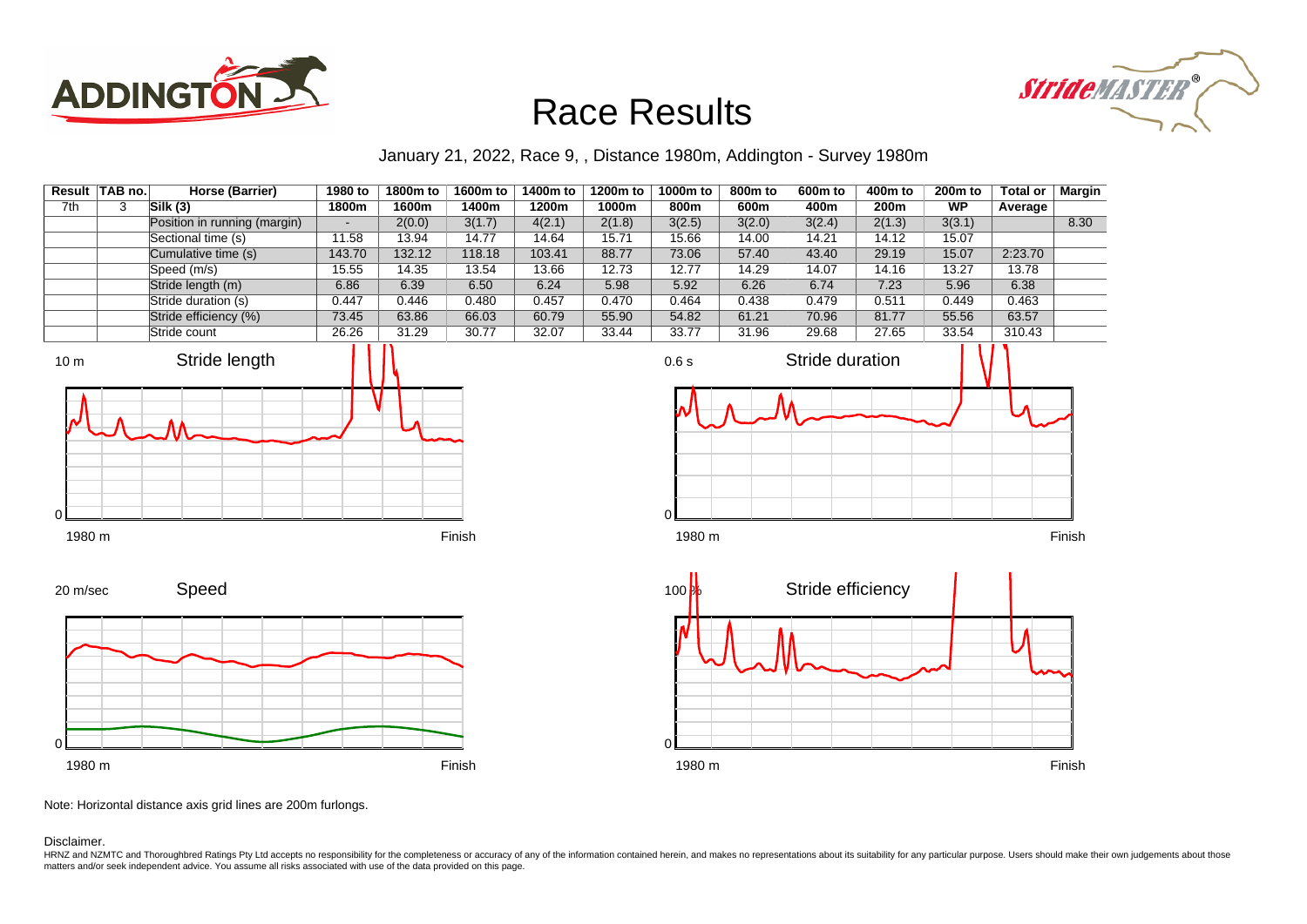



January 21, 2022, Race 9, , Distance 1980m, Addington - Survey 1980m

| Result | TAB no. | Horse (Barrier)              | 1980 to | 1800m to | 1600m to | 1400m to | 1200m to | 1000m to | 800 <sub>m</sub> to | 600m to | 400m to          | 200 <sub>m</sub> to | <b>Total or</b> | Margin |
|--------|---------|------------------------------|---------|----------|----------|----------|----------|----------|---------------------|---------|------------------|---------------------|-----------------|--------|
| 8th    |         | Senorita Marga (11)          | 1800m   | 1600m    | 1400m    | 1200m    | 1000m    | 800m     | 600m                | 400m    | 200 <sub>m</sub> | WP                  | Average         |        |
|        |         | Position in running (margin) |         | 9(3.9)   | 8(8.9)   | 9(7.3)   | 8(6.3)   | 6(4.9)   | 8(5.6)              | 8(5.4)  | 8(5.8)           | 8(7.3)              |                 | 8.90   |
|        |         | Sectional time (s)           | 12.26   | 14.50    | 14.44    | 14.51    | 15.37    | 15.84    | 13.92               | 14.46   | 14.08            | 14.41               |                 |        |
|        |         | Cumulative time (s)          | 143.79  | 131.53   | 117.03   | 102.59   | 88.08    | 72.71    | 56.87               | 42.95   | 28.49            | 14.41               | 2:23.79         |        |
|        |         | Speed (m/s)                  | 14.68   | 13.79    | 13.85    | 13.78    | 13.01    | 12.63    | 14.37               | 13.83   | 14.20            | 13.88               | 13.77           |        |
|        |         | Stride length (m)            | 6.72    | 6.56     | 6.62     | 6.73     | 6.51     | 6.24     | 6.70                | 6.56    | 6.53             | 6.47                | 6.56            |        |
|        |         | Stride duration (s)          | 0.447   | 0.476    | 0.478    | 0.488    | 0.501    | 0.494    | 0.466               | 0.474   | 0.460            | 0.466               | 0.476           |        |
|        |         | Stride efficiency (%)        | 70.48   | 67.27    | 68.47    | 70.81    | 66.27    | 60.90    | 70.15               | 67.23   | 66.67            | 65.42               | 67.25           |        |
|        |         | Stride count                 | 26.80   | 30.48    | 30.22    | 29.71    | 30.71    | 32.04    | 29.85               | 30.49   | 30.62            | 30.91               | 301.83          |        |









1980 m Finish





Stride efficiency



Speed 20 m/sec



Note: Horizontal distance axis grid lines are 200m furlongs.

#### Disclaimer.

HRNZ and NZMTC and Thoroughbred Ratings Pty Ltd accepts no responsibility for the completeness or accuracy of any of the information contained herein, and makes no representations about its suitability for any particular p matters and/or seek independent advice. You assume all risks associated with use of the data provided on this page.

0.6 s

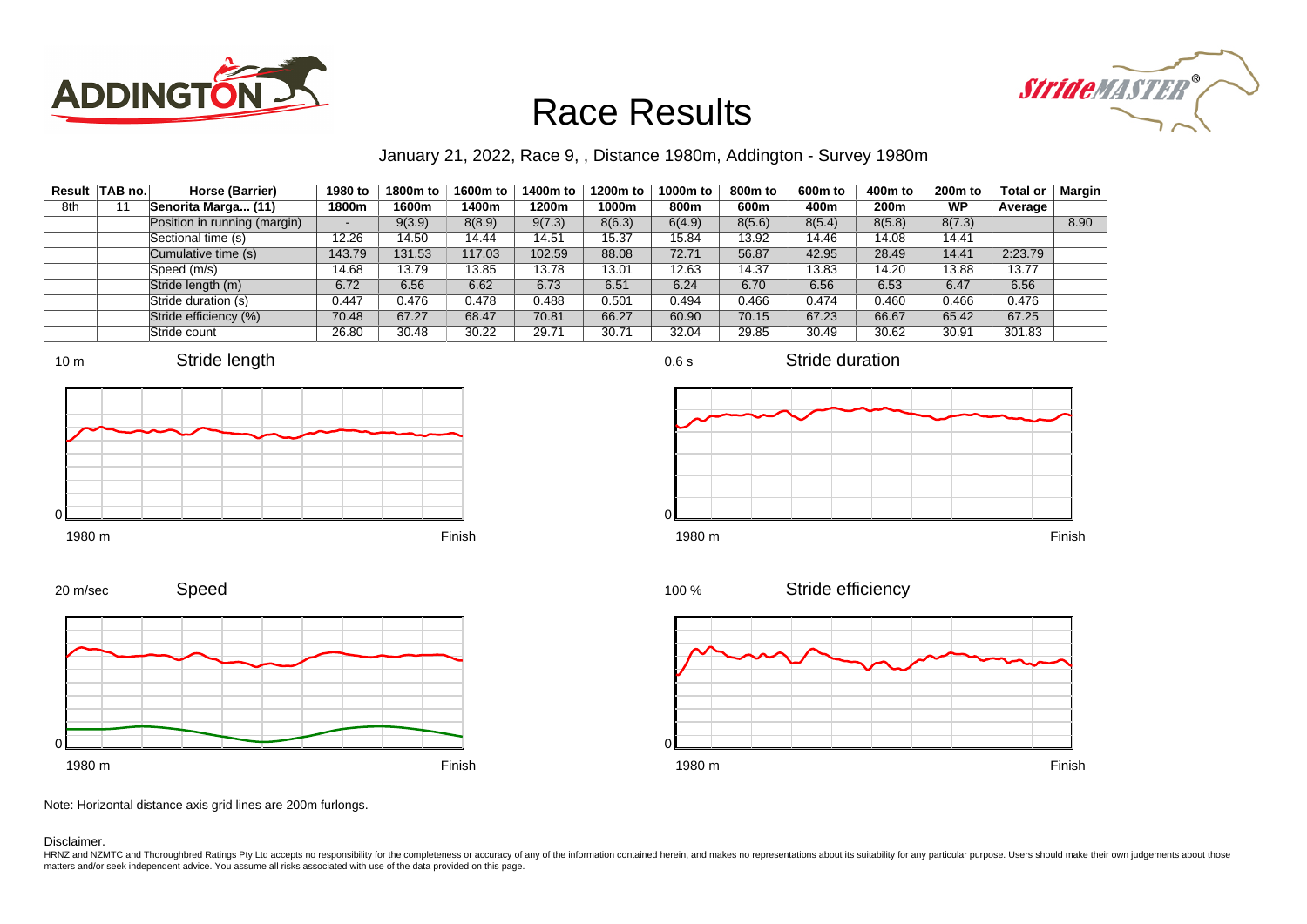



#### January 21, 2022, Race 9, , Distance 1980m, Addington - Survey 1980m

|     | Result   TAB no. | Horse (Barrier)              | 1980 to | 1800m to | 1600m to | 1400m to | 1200m to | 1000m to | 800m to | 600m to | 400m to          | 200 <sub>m</sub> to | <b>Total or</b> | Margin |
|-----|------------------|------------------------------|---------|----------|----------|----------|----------|----------|---------|---------|------------------|---------------------|-----------------|--------|
| 9th |                  | <b>Boarding Call (5)</b>     | 1800m   | 1600m    | 1400m    | 1200m    | 1000m    | 800m     | 600m    | 400m    | 200 <sub>m</sub> | WP                  | Average         |        |
|     |                  | Position in running (margin) |         | 8(3.9)   | 13(14.3) | 13(12.1) | 12(11.4) | 10(9.9)  | 13(9.4) | 13(9.0) | 13(8.7)          | 12(11.1)            |                 | 10.90  |
|     |                  | Sectional time (s)           | 12.28   | 15.40    | 14.33    | 14.56    | 15.35    | 15.66    | 13.86   | 14.35   | 14.23            | 14.15               |                 |        |
|     |                  | Cumulative time (s)          | 144.17  | 131.89   | 116.49   | 102.16   | 87.60    | 72.25    | 56.59   | 42.73   | 28.38            | 14.15               | 2:24.17         |        |
|     |                  | Speed (m/s)                  | 14.66   | 12.99    | 13.96    | 13.74    | 13.03    | 12.77    | 14.43   | 13.94   | 14.05            | 14.13               | 13.73           |        |
|     |                  | Stride length (m)            | 6.50    | 6.05     | 6.50     | 6.45     | 6.24     | 6.08     | 6.55    | 6.42    | 6.32             | 6.38                | 6.34            |        |
|     |                  | Stride duration (s)          | 0.445   | 0.466    | 0.466    | 0.469    | 0.479    | 0.476    | 0.454   | 0.460   | 0.450            | 0.451               | 0.462           |        |
|     |                  | Stride efficiency (%)        | 66.05   | 57.27    | 66.03    | 64.91    | 60.91    | 57.76    | 67.00   | 64.38   | 62.43            | 63.52               | 62.87           |        |
|     |                  | Stride count                 | 27.69   | 33.04    | 30.77    | 31.03    | 32.03    | 32.90    | 30.54   | 31.16   | 31.64            | 31.37               | 312.17          |        |













Stride duration







Note: Horizontal distance axis grid lines are 200m furlongs.

Speed

#### Disclaimer.

20 m/sec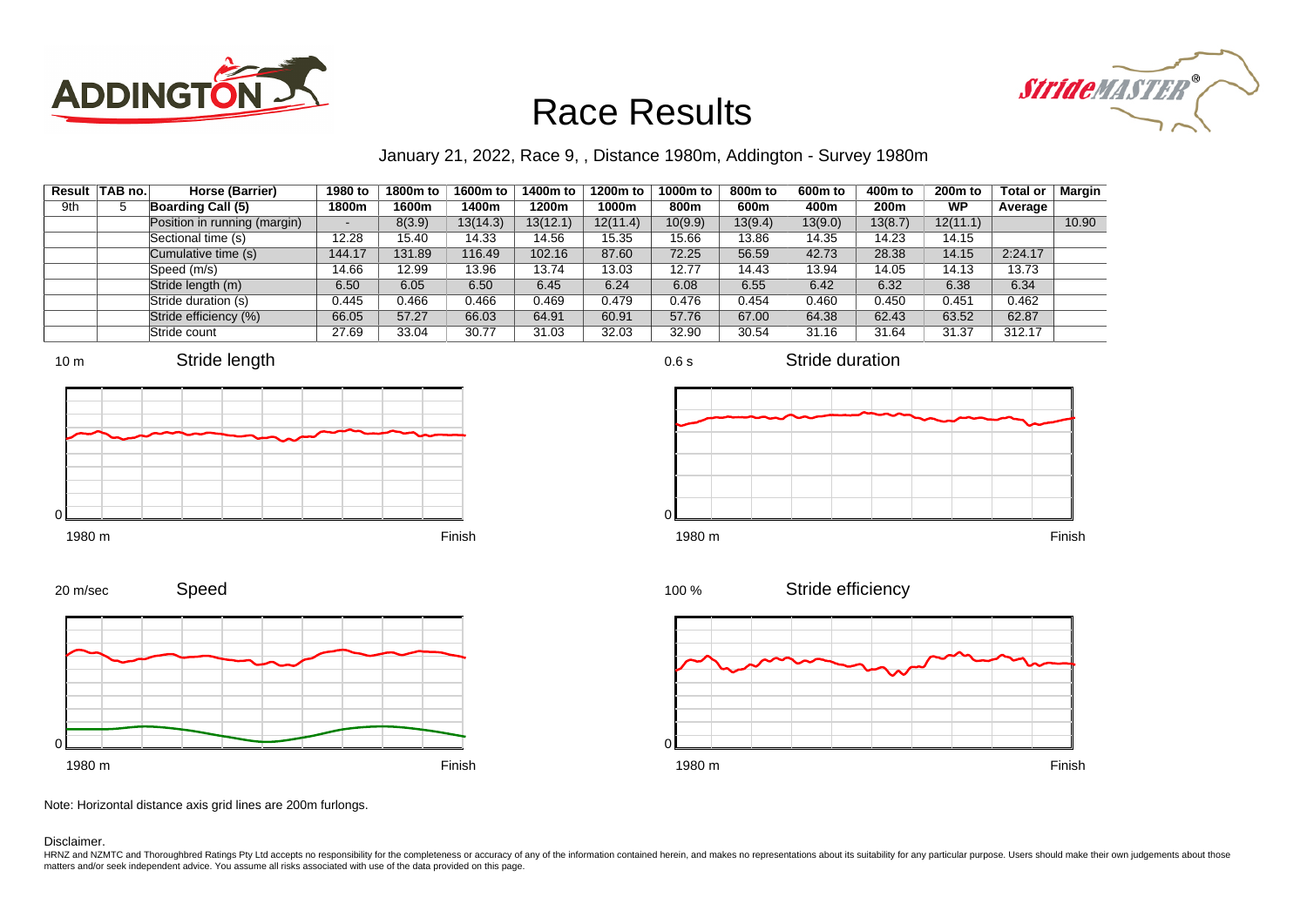



January 21, 2022, Race 9, , Distance 1980m, Addington - Survey 1980m

0.6 s

|      | Result TAB no. | Horse (Barrier)              | 1980 to | 1800m to | 1600m to | 1400m to | 1200m to | 1000m to | 800m to | 600m to | 400m to          | 200 <sub>m</sub> to | <b>Total or</b> | Margin |
|------|----------------|------------------------------|---------|----------|----------|----------|----------|----------|---------|---------|------------------|---------------------|-----------------|--------|
| 10th |                | Swedish Franco (7)           | 1800m   | 1600m    | 1400m    | 1200m    | 1000m    | 800m     | 600m    | 400m    | 200 <sub>m</sub> | WP                  | Average         |        |
|      |                | Position in running (margin) | -       | 11(5.0)  | 11(12.6) | 12(11.3) | 13(12.0) | 13(14.4) | 9(6.6)  | 7(4.9)  | 7(5.5)           | 9(8.4)              |                 | 11.40  |
|      |                | Sectional time (s)           | 12.45   | 14.94    | 14.49    | 14.79    | 16.00    | 14.43    | 13.66   | 14.49   | 14.31            | 14.69               |                 |        |
|      |                | Cumulative time (s)          | 144.25  | 131.80   | 116.86   | 102.37   | 87.58    | 71.58    | 57.15   | 43.49   | 29.00            | 14.69               | 2:24.25         |        |
|      |                | Speed (m/s)                  | 14.46   | 13.39    | 13.80    | 13.52    | 12.50    | 13.86    | 14.64   | 13.80   | 13.98            | 13.61               | 13.73           |        |
|      |                | Stride length (m)            | 6.41    | 6.12     | 6.39     | 6.52     | 6.09     | 6.20     | 6.61    | 6.27    | 6.24             | 6.31                | 6.31            |        |
|      |                | Stride duration (s)          | 0.446   | 0.457    | 0.463    | 0.482    | 0.487    | 0.447    | 0.451   | 0.455   | 0.447            | 0.464               | 0.460           |        |
|      |                | Stride efficiency (%)        | 64.28   | 58.58    | 63.77    | 66.39    | 58.03    | 60.11    | 68.31   | 61.47   | 60.89            | 62.21               | 62.27           |        |
|      |                | Stride count                 | 28.06   | 32.66    | 31.31    | 30.68    | 32.82    | 32.25    | 30.25   | 31.89   | 32.04            | 31.70               | 313.66          |        |







Stride duration











Note: Horizontal distance axis grid lines are 200m furlongs.

#### Disclaimer.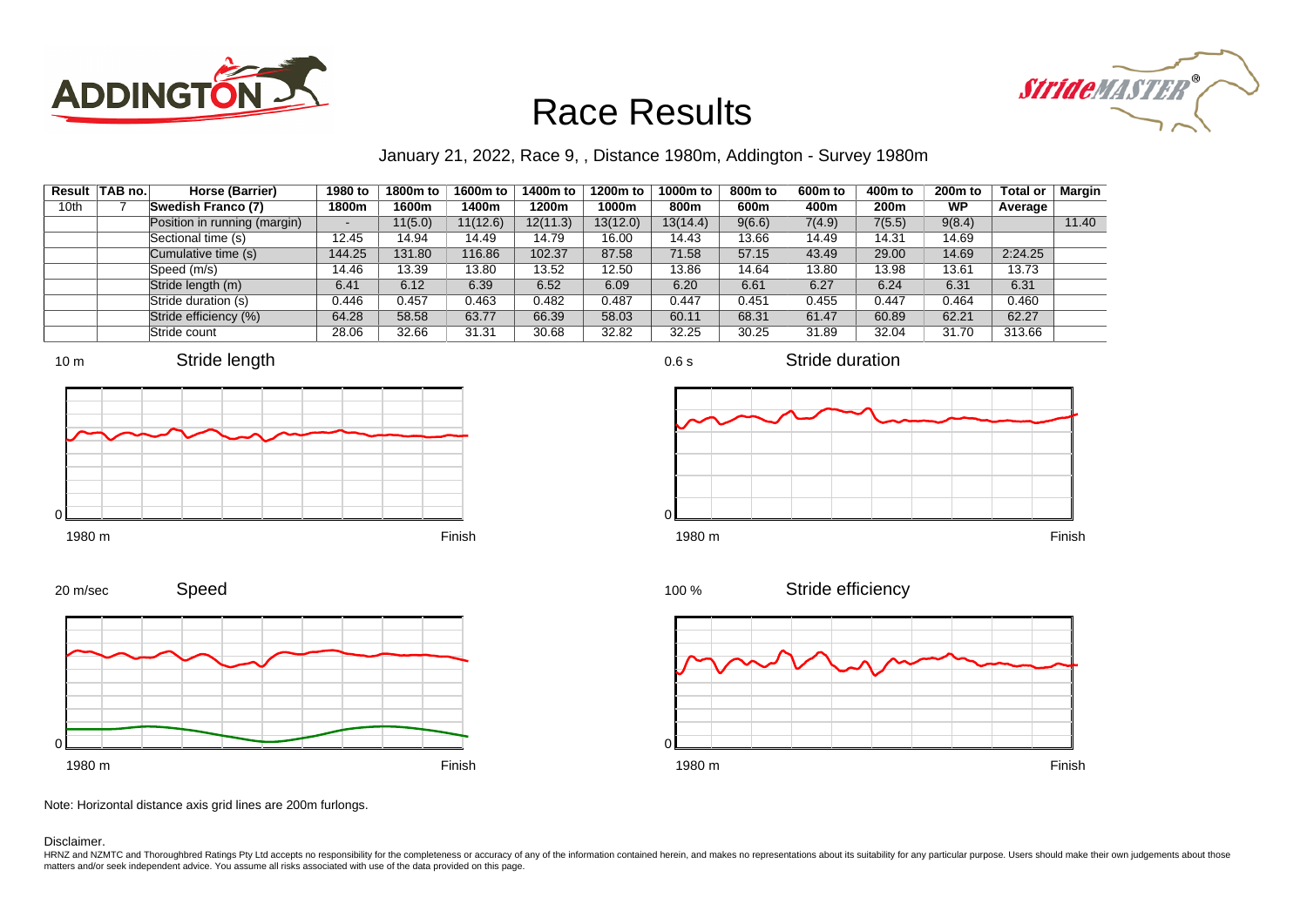



January 21, 2022, Race 9, , Distance 1980m, Addington - Survey 1980m

| Result | TAB no. | Horse (Barrier)              | 1980 to                  | 1800m to | 1600m to | 1400m to | 1200m to | 1000m to | 800 <sub>m</sub> to | 600m to | 400m to          | 200 <sub>m</sub> to | <b>Total or</b> | Margin |
|--------|---------|------------------------------|--------------------------|----------|----------|----------|----------|----------|---------------------|---------|------------------|---------------------|-----------------|--------|
| 11th   | 4       | <b>Jazelle (4)</b>           | 1800m                    | 1600m    | 1400m    | 1200m    | 1000m    | 800m     | 600m                | 400m    | 200 <sub>m</sub> | <b>WP</b>           | Average         |        |
|        |         | Position in running (margin) | $\overline{\phantom{0}}$ | 3(1.0)   | 5(4.2)   | 5(4.2)   | 7(5.9)   | 9(8.2)   | 10(7.1)             | 12(7.6) | 12(7.7)          | 11(10.8)            |                 | 11.50  |
|        |         | Sectional time (s)           | 11.80                    | 14.19    | 14.71    | 14.95    | 15.98    | 15.56    | 14.02               | 14.41   | 14.33            | 14.31               |                 |        |
|        |         | Cumulative time (s)          | 144.26                   | 132.46   | 118.27   | 103.56   | 88.61    | 72.63    | 57.07               | 43.05   | 28.64            | 14.31               | 2:24.26         |        |
|        |         | Speed (m/s)                  | 15.26                    | 14.09    | 13.60    | 13.38    | 12.52    | 12.85    | 14.27               | 13.88   | 13.96            | 13.98               | 13.73           |        |
|        |         | Stride length (m)            | 6.19                     | 6.23     | 6.15     | 6.26     | 5.90     | 5.91     | 6.27                | 6.27    | 6.14             | 6.22                | 6.15            |        |
|        |         | Stride duration (s)          | 0.407                    | 0.442    | 0.453    | 0.468    | 0.472    | 0.459    | 0.439               | 0.452   | 0.440            | 0.445               | 0.448           |        |
|        |         | Stride efficiency (%)        | 59.83                    | 60.73    | 59.18    | 61.29    | 54.42    | 54.50    | 61.42               | 61.39   | 58.95            | 60.49               | 59.13           |        |
|        |         | Stride count                 | 29.09                    | 32.08    | 32.50    | 31.93    | 33.89    | 33.87    | 31.90               | 31.91   | 32.56            | 32.15               | 321.88          |        |









0.6 s

Stride duration



Stride efficiency 100 %



Note: Horizontal distance axis grid lines are 200m furlongs.

#### Disclaimer.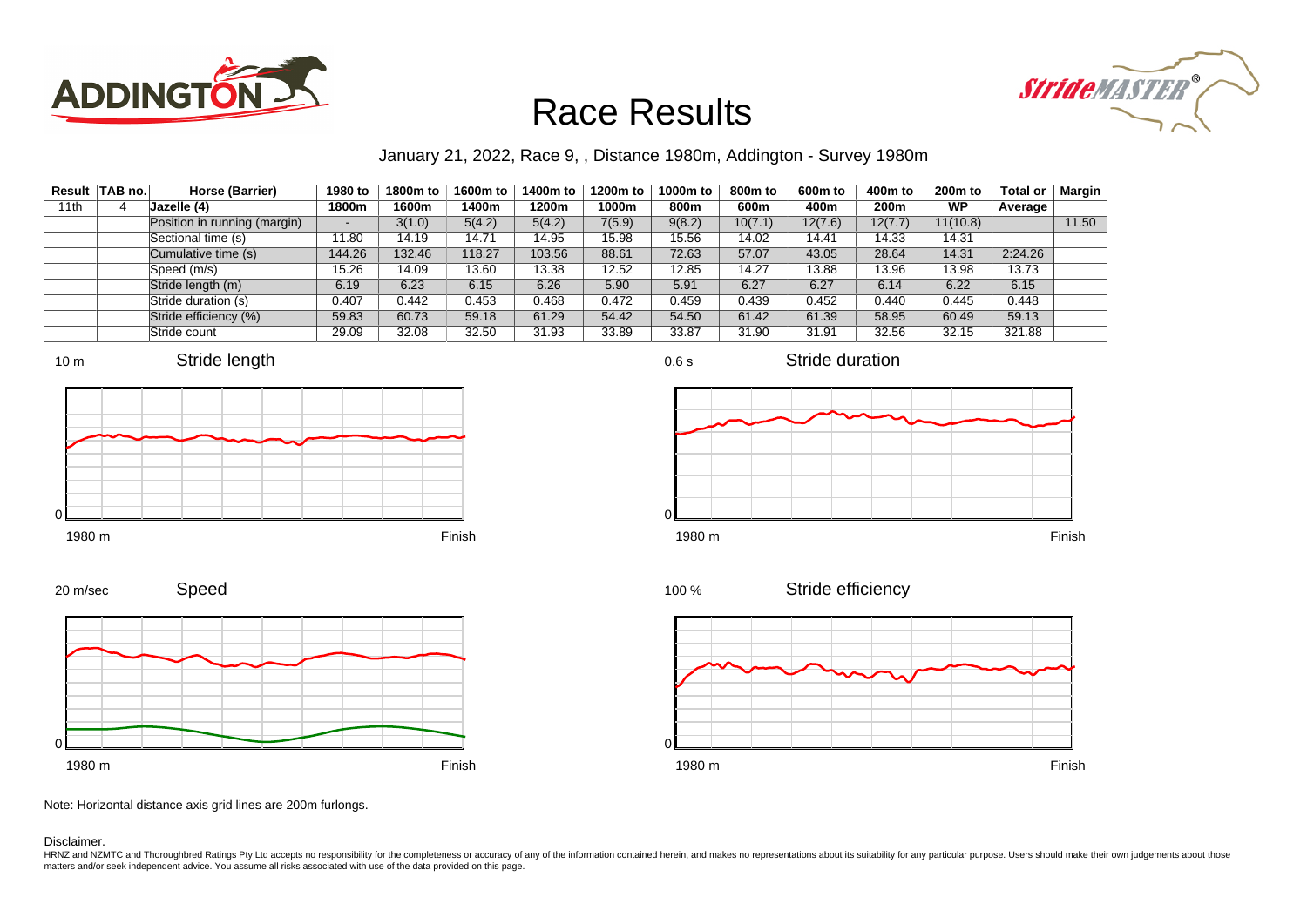



January 21, 2022, Race 9, , Distance 1980m, Addington - Survey 1980m

|      | Result TAB no. | Horse (Barrier)              | 1980 to | 1800m to | 1600m to | 1400m to | 1200m to | 1000m to | 800m to | 600m to | 400m to | 200 <sub>m</sub> to | <b>Total or</b> | Margin |
|------|----------------|------------------------------|---------|----------|----------|----------|----------|----------|---------|---------|---------|---------------------|-----------------|--------|
| 12th |                | Arden's Deligh (2)           | 1800m   | 1600m    | 1400m    | 1200m    | 1000m    | 800m     | 600m    | 400m    | 200m    | WP                  | Average         |        |
|      |                | Position in running (margin) | -       | 5(2.4)   | 7(6.6)   | 7(6.4)   | 10(8.3)  | 11(10.5) | 12(8.2) | 10(6.3) | 9(6.8)  | 10(9.6)             |                 | 14.20  |
|      |                | Sectional time (s)           | 12.09   | 14.36    | 14.68    | 14.99    | 15.96    | 15.36    | 13.63   | 14.47   | 14.30   | 14.91               |                 |        |
|      |                | Cumulative time (s)          | 144.75  | 132.66   | 118.30   | 103.62   | 88.63    | 72.67    | 57.31   | 43.68   | 29.21   | 14.91               | 2:24.75         |        |
|      |                | Speed (m/s)                  | 14.89   | 13.93    | 13.62    | 13.34    | 12.53    | 13.02    | 14.67   | 13.82   | 13.99   | 13.41               | 13.68           |        |
|      |                | Stride length (m)            | 6.52    | 6.45     | 6.47     | 6.46     | 6.11     | 6.12     | 6.72    | 6.39    | 6.24    | 6.42                | 6.38            |        |
|      |                | Stride duration (s)          | 0.437   | 0.463    | 0.475    | 0.484    | 0.488    | 0.470    | 0.458   | 0.463   | 0.446   | 0.478               | 0.467           |        |
|      |                | Stride efficiency (%)        | 66.38   | 64.92    | 65.37    | 65.23    | 58.41    | 58.49    | 70.61   | 63.86   | 60.77   | 64.36               | 63.67           |        |
|      |                | Stride count                 | 27.62   | 31.03    | 30.92    | 30.96    | 32.71    | 32.69    | 29.75   | 31.29   | 32.07   | 31.16               | 310.20          |        |















1980 m Finish





Note: Horizontal distance axis grid lines are 200m furlongs.

Disclaimer.

0

HRNZ and NZMTC and Thoroughbred Ratings Pty Ltd accepts no responsibility for the completeness or accuracy of any of the information contained herein, and makes no representations about its suitability for any particular p matters and/or seek independent advice. You assume all risks associated with use of the data provided on this page.

0.6 s

Stride duration